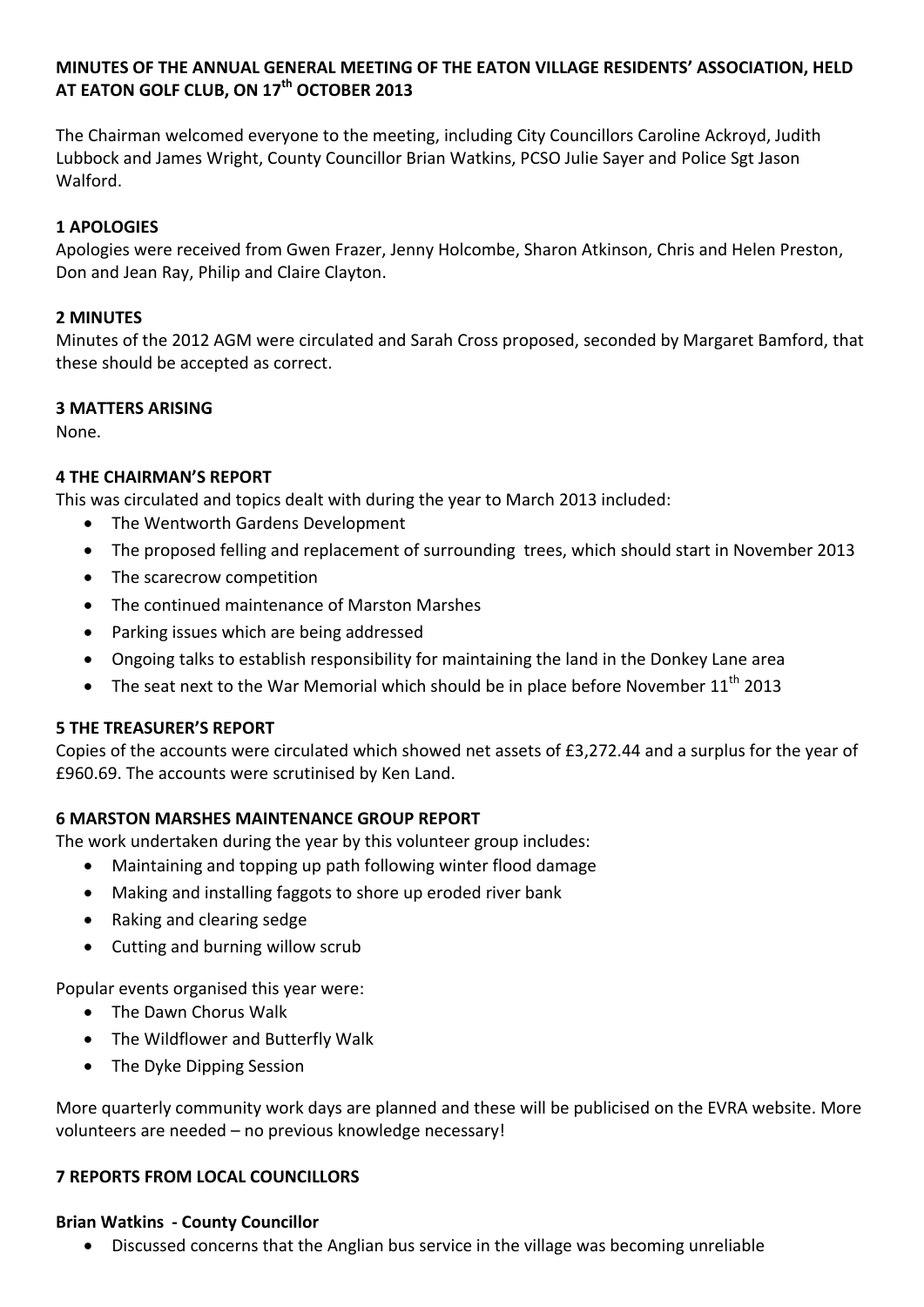Reported speed awareness signs would be fitted in Greenways as soon as they arrived

### **James Wright – City Councillor**

- Emphasised all local councillors would welcome residents' comments about issues within the area
- Explained the importance of supplying defibrillators at certain points in the village: Waitrose had expressed an interest

### **Judith Lubbock – City Councillor**

Gave an update on Wentworth Gardens and the residents' management group

### **Caroline Ackroyd – City Councillor**

- Reported the council had promised there would be a seat opposite Waitrose in the spring
- Said the Anglian Buses Operations Manager promised to provide a robust service

Discussion followed, and Brian Watkins undertook to look into the possibility of a timetable at the Cellar House bus stop.

### **8 REPORTS FROM THE POLICE**

### **PCSO Julie Sayer reported that**

- Eaton is still the safest area in Norwich, but mentioned a spate of break-ins during the year, car thefts, and children throwing stones at golfers and elsewhere at cows
- Parking issues around the school and other residential areas were being addressed and speed checks would continue

## **Police Sgt Jason Walford** reported that

- Crime figures are down this year
- Regular Police surgeries are held at Waitrose and Notcutts

#### **9 ELECTION OF THE COMMITTEE**

Gerald presented retiring committee members Barbara Heighes and Thelma Cooke with a gift voucher each in recognition of their long-standing service to the committee.

| Chairman             | Gerald Cooke, proposed by Sarah Cross and seconded by Rosemary Benton        |
|----------------------|------------------------------------------------------------------------------|
| <b>Vice-Chairman</b> | Chris Stebbing, proposed by Sarah Cross and seconded by Caroline Ackroyd     |
| <b>Secretary</b>     | Patricia Seadon, proposed by Keith Cross and seconded by Liz Pierce          |
| <b>Treasurer</b>     | Sarah Cross, proposed by Betty Trendell and seconded by Caroline Ackroyd     |
| <b>Committee</b>     | Rosemary Benton, Sharon Atkinson, Chris and Helen Preston: proposed by Keith |
|                      | Cross and seconded by Kath Westwell                                          |

There were no further nominations for Committee Members at the AGM but interest in joining the Committee had been expressed by four couples who were not present at the meeting. It was therefore decided that, following the AGM, the Secretary should invite the other interested people to join the Committee. This was proposed by Sarah Cross and seconded by Julie Sayer.

## **10 APPOINTMENT OF THE SCRUTINEER**

Ken Land has offered to continue as scrutineer.

#### **11 ANY OTHER BUSINESS**

 Chris Stebbing thanked the newsletter distributors for their hard work but said that a distributor was needed for Wentworth Gardens. A resident of Wentworth Gardens subsequently volunteered for this